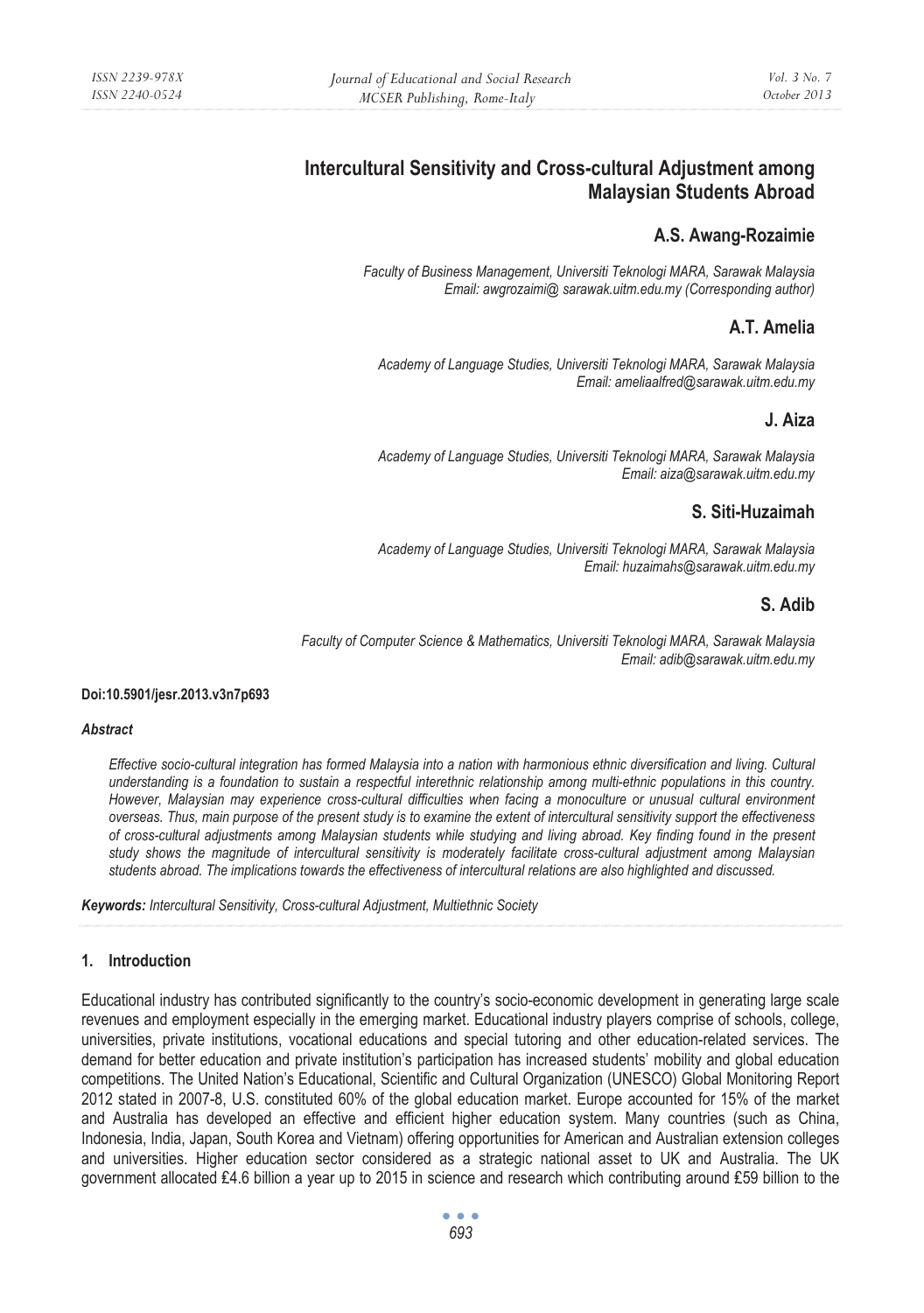| ISSN 2239-978X | Journal of Educational and Social Research | Vol. 3 No. 7 |
|----------------|--------------------------------------------|--------------|
| ISSN 2240-0524 | MCSER Publishing, Rome-Italy               | October 2013 |

UK overall economy. Education created third Australia's largest export industry which generated \$18 billion in 2009. Numbers of Malaysian students abroad rose from 58,963 in 2009 to 79,254 in 2010. 64% of Malaysian students abroad in 2010 are self-sponsored where Australia marks as the biggest education destination (20,493 students).

International mobility of students' enrolment into a foreign higher academic institution has increased intercultural exposure and contributed to the national socio-economic development through foreign exchange, hospitality and other services. Inability to compromise or make a necessary cultural adaptation creates disappointment, confusion or other psychological discomforts which may affect goal accomplishment of the international assignment. The Global Relocation Survey (GRTS) 2010 reported no previous expatriate experience proven as the main reason for the 7% of expatriates' prematurely returned back home (off-schedule due to incomplete assignment). Culture has been found to be the main contributing factor to sojourners' failure (GRTS, 2009) where cultural insensitivity leads to financial loss to international sponsorships. The incapability to understand the message and cultural behaviours leads to frustration or annoys those from different cultural backgrounds.

Besides, the reasons for early returns from international assignments are family concerns (32%), transfer to a new position within the company (21%), early completion of the assignment (17%), cross-cultural adjustment challenges (8%), career concerns (4%), and security concerns (1%) (GRTS, 2010: p. 48). International mobility has created a multicultural society across the country which requires the highest level of intercultural integration especially in Asia. As shown in Table 1.0, a socio-cultural diversity in the Southeast Asian region has shaped unique cultural systems in the region.

|                    | <b>Population</b><br>(2008 est) | <b>Ethnic Groups</b><br>(2000-2006 est.)                                                                                                                     |
|--------------------|---------------------------------|--------------------------------------------------------------------------------------------------------------------------------------------------------------|
| Brunei             | 381.371                         | Malay 66.3%, Chinese 11.2%, Indigenous 3.4%, Other 19.1%                                                                                                     |
| Cambodia           | 13,388,910                      | Khmer 90%, Vietnamese 5%, Chinese 1%, other 4%                                                                                                               |
| Indonesia          | 237.512.352                     | Javanese 40.6%, Sundanese 15%, Madurese 3.3%, Minangkabau 2.7%, Betawi 2.4%,<br>Bugis 2.4%, Banten 2%, Banjar 1.7%, other or unspecified 29.9% (2000 census) |
| Lao PDR            | 6,677,534                       | Lao 55%, Khmou 11%, Hmong 8%, other (over 100 minor ethnic groups) 26%                                                                                       |
| Malaysia           | 25.274.132                      | Malay 50.4%, Chinese 23.7%, Indigenous 11%, Indian 7.1%, others 7.8%                                                                                         |
| <b>Myanmar</b>     | 56.002.6<br>thousands           | Burman 68%, Shan 9%, Karen 7%, Rakhine 4%, Chinese 3%, Indian 2%, Mon 2%, other<br>5%                                                                        |
| <b>Philippines</b> | 88.700<br>thousands             | Tagalog 28.1%, Cebuano 13.1%, Ilocano 9%, Bisaya/ Binisaya 7.6%, Hiligaynon Ilonggo<br>7.5%, Bikol 6%, Waray 3.4%, other 25.3%                               |
| Singapore          | 4,608,167                       | Chinese 76.5%, Malay 13.8%, Indian 8.1%, other 1.6%                                                                                                          |
| <b>Thailand</b>    | 64.763.0<br>thousands           | Thai 75%. Chinese 14%, other 11%                                                                                                                             |
| <b>Viet Nam</b>    | 86.116.560                      | Viet 80%, Khmer 10%, Tay 1.9%, Thai 1.74%, Muong 1.49%, Hoa 1.13%, Nun 1.12%,<br>Hmong 1.03%                                                                 |

**Table 1.0:** Ethnic Group Composition in the ASEAN countries

**Source:** CIA, the World Factbook

Above all, cultural integration demands a high tolerance, compromising and understanding to create a harmonic multicultural society. The United Nations Educational, Scientific and Cultural Organization (UNESCO) world report on the Cultural Diversity and Intercultural Dialogues indicated that, managing cultural diversity is a crucial issue which potentially can be the source of cultural disputes, separation and conflicts. For example, ethnic conflict such as "attacks on Chinese (property, and the rape and murder of Chinese women) in Jakarta in May 1998 and clashes between local people and Madurese immigrants in West and Central Kalimantan 1997 - 2001" to name a few (Colombijn 2002). Thus, intercultural understanding, awareness and sensitivity are essential to understand the complexity of society and social concern. Hence, the present study was conducted to answer the research question: to what extent Malaysian students adjust in different cultural settings abroad? Comparatively with expatriation studies that have been conducted, there were limited numbers of studies that involved Malaysian students abroad. Specifically, the present study also aims to explore the prediction on facilitation of intercultural sensitivity toward cross-cultural adjustment among Malaysian students abroad.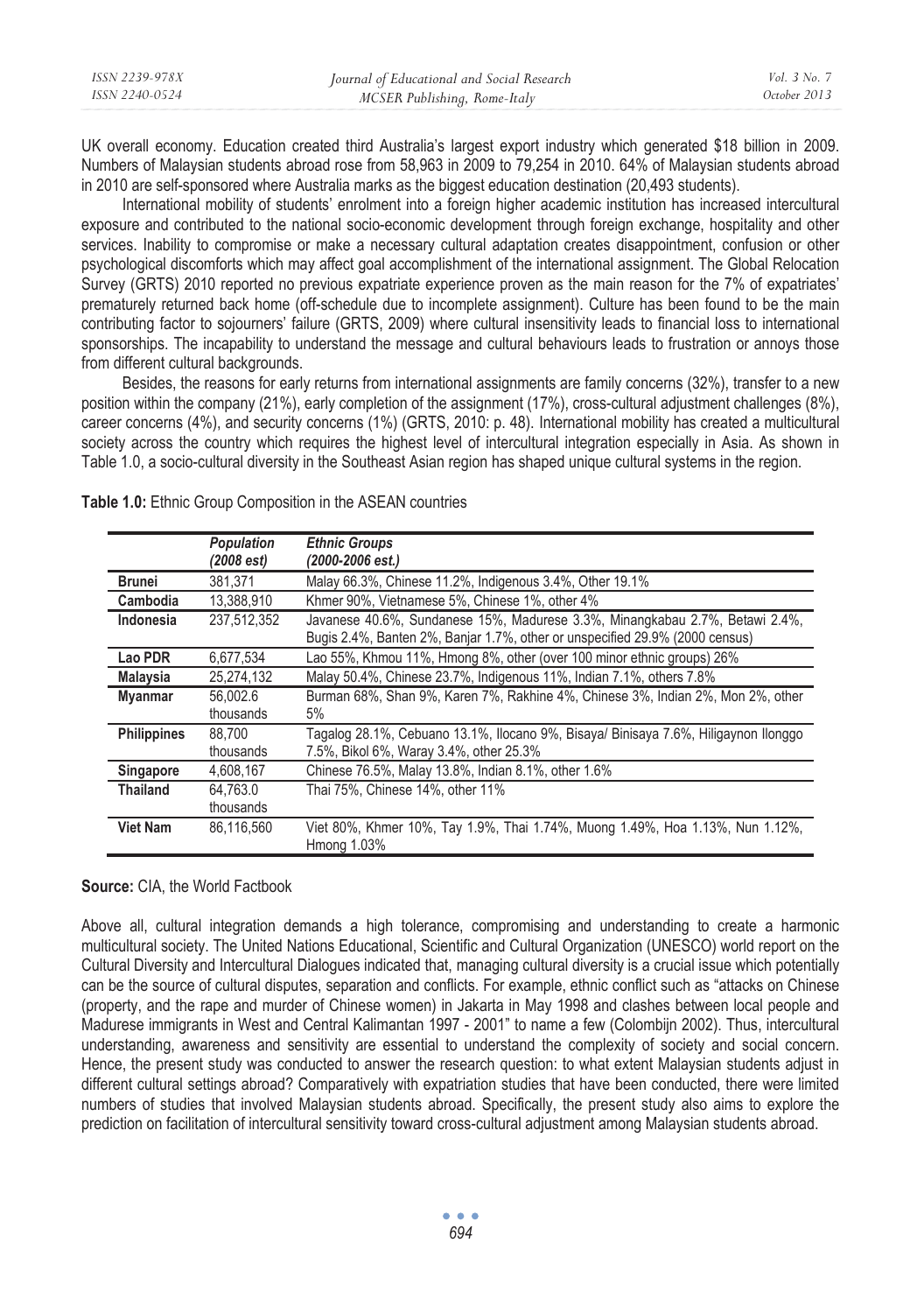#### **2. Literature Review**

Culture is a fundamental element which contributes to the effectiveness of intercultural relationships and other human interactions across-borders. Cultural frame of references (values, beliefs, norms and attitudes) is shaped through a learning process which explains the way of how people behave in certain ways (Torbiorn 1985). A behavioural learning process involves "... a retention or remembrance of observed behaviour, reproduction or acting, as like the observed behaviour and motivational outcomes or a positive reason for adapting behaviour" (Bandura, 1977: p.193). Besides, Hofstede (1983) defined culture as a "collective mental programming or a system of collective held values, shared with other members and is used to distinguish the members from other group" (p. 76). Developing intercultural effectiveness challenges a person's psychological and physical ability to understand different ways of being cultured.

Bandura's Social Learning Theory underlines an explanation on a symbolic environment which plays significant roles in influencing people's ways of life and intercultural interaction. Intercultural relations effectiveness depends on the sensitivity and integration of social system to create harmonious socio relationships. In social integration, a mutual connection is created through right cultural imitation and modelling processes. However, misleading imitation of the learning process may create inappropriate behaviour such as unpleasant, unnecessary, unwelcome, threaten, forces, annoying and show one's intercultural incompetency (Selmer, 2004). In addition, lack of cultural sensitivity and interest to other cultures typically lead to anxiety and uncertainty in intercultural encounters (Gudykunst & Nishida, 2001). An extrovert person and those who possesses enough intercultural sensitivity show a comfort in the other's way of life, have wide cultural perspectives and are knowledgeable about the different cultural frame of references.

Well-adjusted sojourners in a different cultural environment contribute to the assignments' goal accomplishment. At the same time, excitement and learning culture abroad enhance their life experience. On the other hands, maladjustment creates mobility difficulties while sojourning overseas due to the unavailability familiar materials and life support and misunderstanding of the host nationals' way of life culturally. Cultural shock literatures (example sees, Adler, 1975; Brein & David, 1971; Oberg, 1960; Ward, Bochner & Furnham, 2001) deliberated that the difficulties interacting with host nationals caused the misinterpretation of cultural clues which seem unreasonable, annoying or impolite either from sojourners or host national point of views.

In addition, intercultural interaction and mobility across the cultural environment gives various psychological and sociocultural implications on sojourners when sojourning abroad (Searle & Ward, 1990). The psychological effect is a rational or cognitive comparison between what is perceived as right or wrong which shaped mental well-being (Searle & Ward, 1990). Sociocultural adjustment shows the extend sojourners being able to live or interact with cultural surroundings (Searle & Ward, 1990). This disillusionment caused by sojourners' knowledge about ways of life (cultural mindset) is different with their experience abroad (Torbiorn, 1985; Ward et al., 2001). Unfamiliarity on foreign culture cues (value, attitudes and belief) has found limit harmonic interaction with locals by East Asian students sojourn in New Zealand (Lewthwaite, 1996). Moreover, a massive cultural difficulty has reported by western sojourners in Asian multiethnic society especially in China (GRTS, 2009).

Scholars (examples, Rasmussen, Lloyd & Wielandt, 2005; Shaftel, Shaftel & Ahluwalia, 2007) emphasized sufficient cultural exposure, knowledge, information and experiences facilitating cross-cultural adjustment. In addition, Rasmussen et. al. (2005) demonstrated that a high level of cultural sensitivity has significant impact towards a person's beliefs, attitudes, behaviours and, lifestyles and occupation. Besides, William (2005) has shown students who studied abroad had the strongest intercultural communication competency compared to local students. In particular, intercultural sensitivity refers to the ability of a person to understand the culture (beliefs, norms & attitude) and cultural behaviour (Chen & Starosta, 1996). Intercultural sensitivity is an affective response on feeling and emotions toward cultural similarity and differences (Chen & Starosta, 2000) from his/her own and others' perspectives. Hence, having sufficient cultural sensitivity is vital to avoid cultural surprises or disorder such as racism, stereotyping, ethnocentrism (Graf, 2004; Stahl, 2000), stereotyping (Clausen, 2010) or social desirability (Ones & Viswesvaran, 1999).

Furthermore, having adequate cultural knowledge and skills stimulates intercultural competency (Matveev & Milter, 2004). For example, mianzi (face-saving) and guanxi (relationship) are key concepts in Chinese culture to ensure the effectiveness of business connection in China (see Buckley, Clegg & Tan, 2006; Chen, 2006; Friedman, Dyke & Murphy, 2009). Appropriate intercultural communication sensitivity and multiculturalism reduce ethnocentrism sentiment in a multicultural environment (Dong, Day & Collaço, 2008). Yu and Chen (2008) found intercultural sensitivity has a significant and positive relationship with conflict management style. Hence, sensitivity to cultural differences develop intercultural competency (Chen & Starosta, 2000) and perceive to facilitate sojourners' cross-cultural adjustment internationally. Moreover, Chen and Starosta (2000) posited 5 dimensions of intercultural sensitivity include: interaction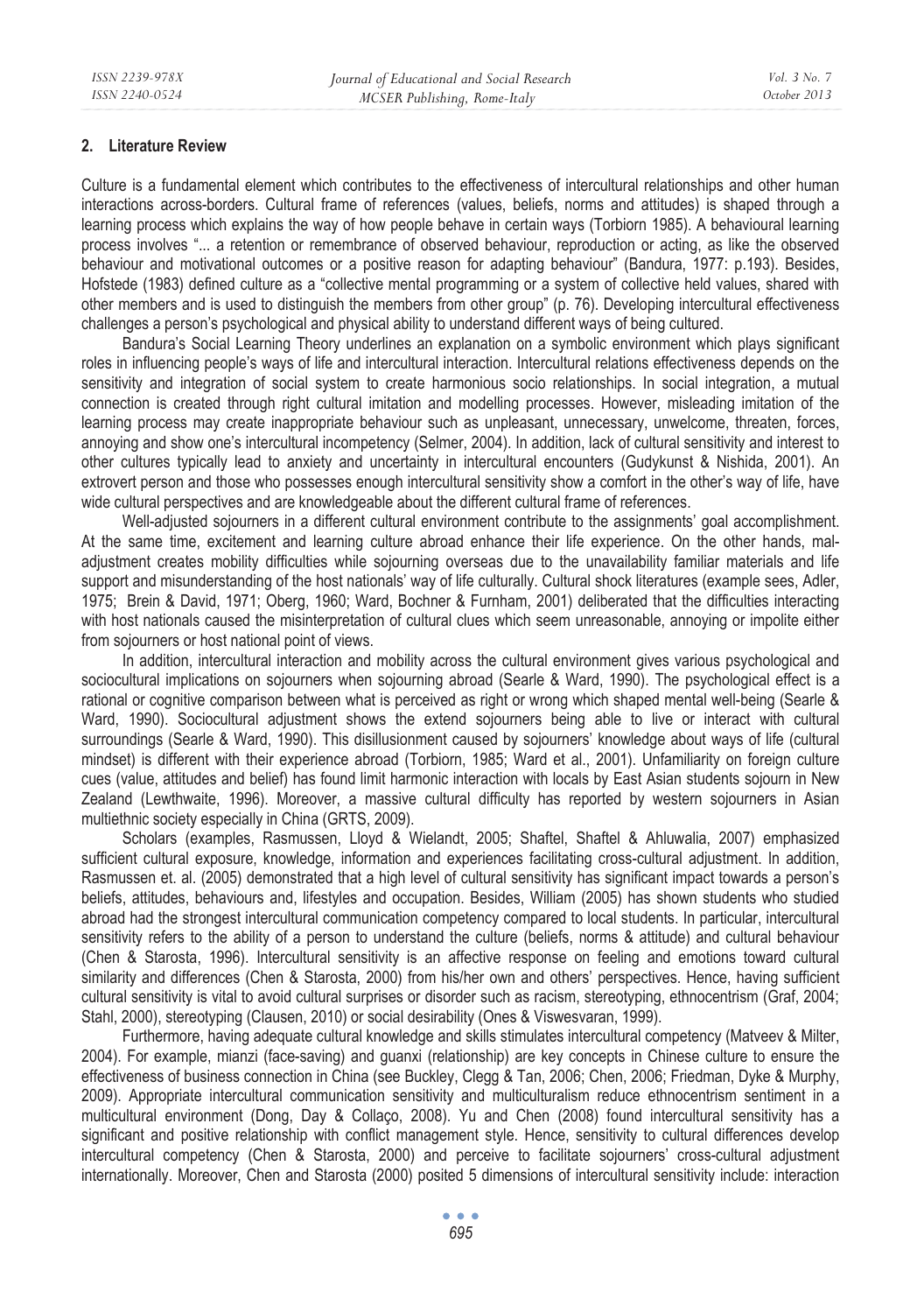engagement, respect for cultural differences, interaction confidence, interaction enjoyment and interaction attentiveness. Therefore, the magnitude of sojourners' intercultural sensitivity towards the effectiveness of cross-cultural adjustment among Malaysian students abroad hypothesized as:

- Hypothesis 1a: Interaction Engagement is positively associated with psychological adjustment among Malaysian students abroad.
- Hypothesis 1b: Interaction Engagement is positively associated with sociocultural adjustment among Malaysian students abroad.
- Hypothesis 2a: Respect for Cultural Differences is positively associated with psychological adjustment among Malaysian students abroad.
- Hypothesis 2b: Respect for Cultural Differences is positively associated with sociocultural adjustment among Malaysian students abroad.
- Hypothesis 3a: Interaction Confidence is positively associated with psychological adjustment among Malaysian students abroad.
- Hypothesis 3b: Interaction Confidence is positively associated with sociocultural adjustment among Malaysian students abroad.
- Hypothesis 4a: Interaction Enjoyment is positively associated with psychological adjustment among Malaysian students abroad.
- Hypothesis 4b: Interaction Enjoyment is positively associated with sociocultural adjustment among Malaysian students abroad.
- Hypothesis 5a: Interaction Attentiveness is positively associated with psychological adjustment among Malaysian students abroad.
- Hypothesis 5b: Interaction Attentiveness is positively associated with sociocultural adjustment among Malaysian students abroad.

Mutual understanding of cultural elements, compromises and substantial cultural knowledge about appropriate behaviour will facilitate sojourners' effectiveness in working and living abroad. Sufficient visible (behaviour and material possession) and intrinsic (perception, attitude, value and belief) cultural knowledge is an essential for intercultural communication and effectiveness (Bhaskar-Shrinivas, Harrison, Shaffer & Luk, 2005; Bjerregaard, Lauring & Klitmoller, 2009; Mendenhall, Stevens, Birds & Oddou, 2008) and help sojourners to avoid any possibilities of cultural misconduct. These scenarios lead to the proposition of this research as intercultural interaction gives cognitive impact on sojourners' psychological well-being and sociocultural adjustment abroad. Delineated from the studies as mentioned above, an intercultural sensitivity rationalizes in the present study is perceived as affective responses to the recognition and understanding on cultural skills, knowledge and the way of life of different cultural group. Thus, major aim of the present study is to establish a more feasible prediction of intercultural sensitivity towards cross-cultural adjustment among Malaysian students abroad.

#### **3. Research Methodology**

Sojourners' intercultural sensitivity posited in the present study as an ability to establish appropriate affective intercultural responses which predicts the effectiveness of cross-cultural adjustment among Malaysian students abroad. Thus, intercultural sensitivity was measured using the Intercultural Sensitivity Scale (ISS) as developed by Chen and Starosta (2000). The ISS is measured using 5-level of Likert scale, ranging from 1 (strongly disagree) to 5 (strongly agree) with 24 manifested items. A predictive validity of ISS accounted Cronbach's a between 0.85 and 0.88 (Chen & Starosta, 2000). An example of the indicator is, "I enjoy interacting with people from different cultures". Acceptable validity of ISS over its five dimensions was proves by studies (sees, Fritz, Mollenberg & Chen, 2002; Peng, 2006; Yu & Chen, 2008) tested in various cultural group namely American, German and Chinese.

The Mental Health Inventory (MHI-5) (Berwick, Murphy, Goldman, Ware, Barsky & Weinstein, 1991) was adopted in the present study to measure Malaysian students' psychological adjustment. MHI-5 manifested by five indicators (items), containing the elements of behavioural dysfunction (anxiety), feeling of psychological distress (depression and behavioural / emotional control) and generally positive effect. An example of the indicator is, "How much of the time during the past month have you been a nervous person?" The measure of the scale is based on the 6-level Likert scales, ranging from 1 (none of the time) to 6 (all of the time). Higher scores on MHI-5 indicate a person was psychologically adjusted which indicated their ability to encounter cultural stress effectively.

The status of Malaysian students' abilities in adjusting their life with sociocultural environments was measured by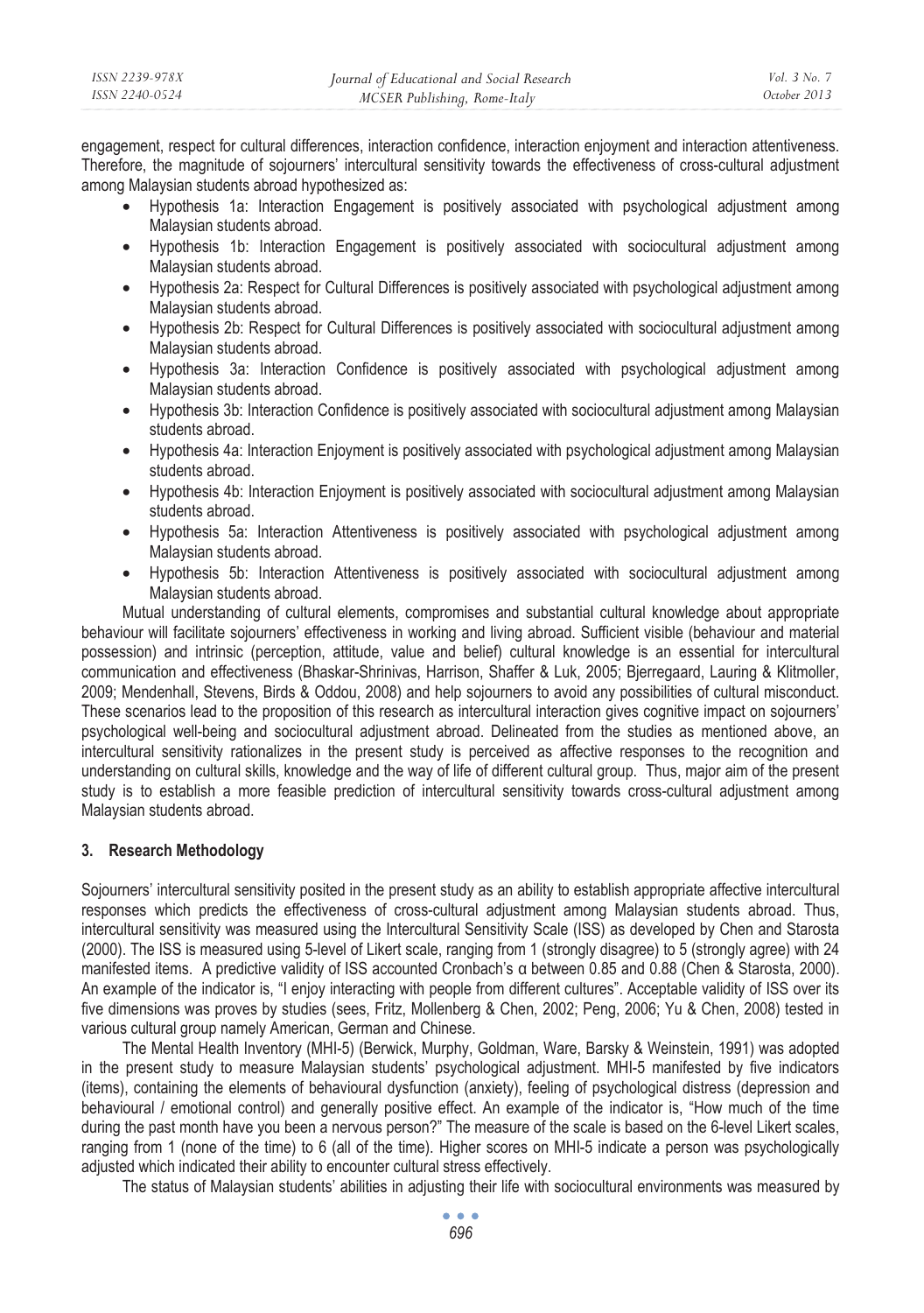| ISSN 2239-978X | Journal of Educational and Social Research | Vol. 3 No. 7 |
|----------------|--------------------------------------------|--------------|
| ISSN 2240-0524 | MCSER Publishing, Rome-Italy               | October 2013 |
|                |                                            |              |

using the Sociocultural Adaptation Scale (SCAS) (Ward & Kennedy, 1999). SCAS has validated using various sojourners samples especially Malaysian and Singaporean respondents; and internal consistency index of the measures ranged from 0.75 to 0.91 (M = 0.85) was found. The 29-items SCAS measured with five levels of Likert scales ranging from 1 (no difficulty) to 5 (extreme difficulty). The respondents may indicate the difficulty level of their past experience dealing with living events in the host country (see, Ward & Kennedy, 1999). An example of the indicator is, "How much difficulty you have experienced during the past month with the activities (such as making friends)". Holistic reviews on the use of the scale have found the Cronbach's alpha reliability of SCAS had reported a range of 0.81 to 0.87 across 16 cross-sectional and four longitudinal studies. Notably, the studies emphasized culture-specific skills, behavioural dimensions of adaptation to change, and the significance of intercultural interactions (Ward & Kennedy, 1999).

Later, a purposive sampling has been used to identify Malaysian students abroad through an online survey. A respondents' recruitment screening only incorporates those studying and living abroad which identified through the Malaysian Students Department (MSD), Malaysian embassy abroad. The students' respondents include those studying the bachelor degree, master's degree and doctorate degree. In the present study, the Malaysian student population abroad is estimated by 79,254 (2010). Thus, a general rule was used to determine the sample size whereas the minimum number of respondents needed has to be at least five times of the number of variables to be analyzed. An acceptable sample size would be a ten to one ratio. It was proposed that a minimum of 20 cases for each variable is conducted (Hair, Black, Babin, Anderson & Tatham, 2006). In the present study, there are 3 constructs that build the research framework (1 independent variable, 2 dependent variables) and in total, there are 7 dimensions (5 independent variables, 2 dependent variables) incorporated. Hence, a total minimum of 140 samples (7 dimensions x 20 cases) were sufficient and it showed satisfactory number of the sample size.

#### **4. Findings**

From 500 Malaysian students contacted by email, 248 responded which yield 49.6% response rate. However, only 187 responses are usable for further data analyses. Detailed respondents' demographic was shown in Table 2.0 and Table 3.0. Majority of respondents aged between 31 to 35 (22.5%), Female (61.5%), single (67.9%), Muslim (56.1%), studying a doctorate degree (35.8%), being sponsored (45.5%) and with past overseas experiences (28.9%) (although 65.2% of respondents were unspecified whether they are with or without past overseas experiences). The respondents claimed that they are studying and living in 25 different countries around the globe and the majority (25.13%) are in Australia.

| $\mathsf u.$ Nespondents in the $\mathsf u$ |                |         |                         |           |         |
|---------------------------------------------|----------------|---------|-------------------------|-----------|---------|
|                                             | Frequency      | Percent |                         | Frequency | Percent |
| <u>Age</u>                                  |                |         | Gender                  |           |         |
| $25$                                        | 38             | 20.3    | Male                    | 72        | 38.5    |
| 26-30                                       | 28             | 15.0    | Female                  | 115       | 61.5    |
| $31 - 35$                                   | 42             | 22.5    | Total                   | 187       | 100.0   |
| 36-40                                       | 28             | 15.0    |                         |           |         |
| 41-45                                       | 29             | 15.5    | <b>Studying Level</b>   |           |         |
| 46-50                                       | 22             | 11.8    | <b>Bachelor Degree</b>  | 42        | 22.5    |
| Total                                       | 187            | 100.0   | Masters Degree          | 64        | 34.2    |
|                                             |                |         | Doctoral Degree         | 67        | 35.8    |
| <b>Marital Status</b>                       |                |         | <b>Others</b>           | 14        | 7.5     |
| Single                                      | 127            | 67.9    | Total                   | 187       | 100.0   |
| Living with the Other                       | 3              | 1.6     |                         |           |         |
| Married                                     | 52             | 27.8    | <b>Studying Mode</b>    |           |         |
| Separated                                   | 1              | .5      | Self-Initiated          | 72        | 38.5    |
| Divorced                                    | $\overline{2}$ | 1.1     | Sponsorship             | 85        | 45.5    |
| Widowed                                     | $\overline{2}$ | 1.1     | Unspecified             | 30        | 16.0    |
| Total                                       | 187            | 100.0   | Total                   | 187       | 100.0   |
| <b>Religious Belief</b>                     |                |         | <b>Past Experiences</b> |           |         |
| Islam                                       | 105            | 56.1    | With Experiences        | 54        | 28.9    |
| Christian                                   | 37             | 19.8    | Non-Experienced         | 11        | 5.9     |
| <b>Buddha</b>                               | 17             | 9.1     | Unspecified             | 122       | 65.2    |
| Hindu                                       | 15             | 8.0     | Total                   | 187       | 100.0   |
| Others                                      | 13             | 7.0     |                         |           |         |
| Total                                       | 187            | 100.0   |                         |           |         |

**Table 2.0.** Respondents' Profile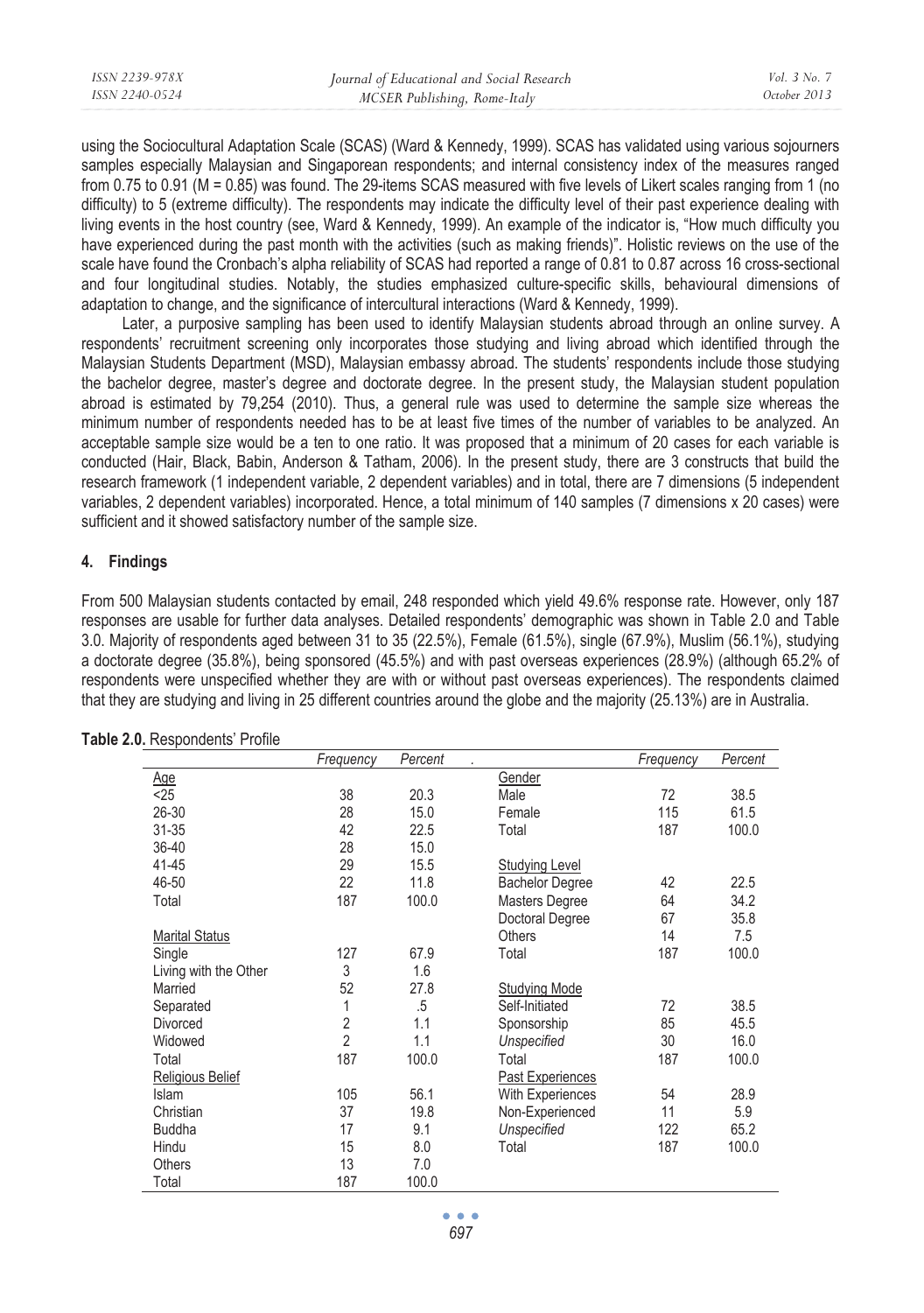| Table 3.0. Location of Malaysian students overseas |  |
|----------------------------------------------------|--|
|----------------------------------------------------|--|

| Location          | Frequency | Location     | Frequency | Location     | Frequency |
|-------------------|-----------|--------------|-----------|--------------|-----------|
| Australia         | 27        | Japan        |           | Singapore    | 28        |
| Brunei Darussalam | 4         | Jordan       |           | South Africa |           |
| China             |           | Mexico       |           | Sweden       |           |
| Egypt             | 14        | Netherland   |           | Thailand     | 6         |
| France            | 5         | New Zealand  | 21        | Turkey       | 5         |
| Germany           | 3         | Philippines  |           | UK           | 5         |
| India             |           | Portugal     |           | <b>USA</b>   | 15        |
| Indonesia         | 10        | Russia       | 2         | Unspecified  | 17        |
| Italy             |           | Saudi Arabia |           | Total        | 187       |

\*Note: N = 25 Location Overseas, arranges alphabetically.

For instance, a regression assumption test has shown that the data on the dependent variable (psychological and sociocultural adjustment) are skewed with Z-score of -1.904 and -4.753 respectively. Besides, Kolmogorov-Smirnov test of normality rejected the normality hypothesis of the data with significant level greater than 0.5 (Hair et. al, 2011). Hence, the nonparametric analyzing using the Partial Least Square (PLS) (Henseler, Ringle & Sinkovics, 2009) provides robustness statistical prediction techniques which optimized the proportion of variance of the dependent construct that is explained by the predictive constructs. The measurement and structural model of the present study was analyzed using the SmartPLS software version 2.0 M3 with temporary license to use obtained from the developer's website. The relationship predictions between intercultural sensitivity and cross-cultural adjustment among Malaysian students overseas analyze through measurement and structural model are discussed in the following section.

#### *4.1 Measurement Model*

Initial sets of established reliability (Cronbach alpha, composite reliability and average variance explained) were shown as in Table 4.0. As compared to Cronbach's  $\alpha$ , composite reliability (CR) shows better internal consistency indicators of the variable as a construct. The findings show although some of the constructs (cultural, interaction and self awareness) accounted low Cronbach's a, the Average Variance Explained (AVE) and CR has sufficient reliability scores after receiving some 'loading treatment'. An outer loading of the indicators was diagnosed and has identified 29 manifested indicators with the lowest loading being deleted from the list. Deleted items include: 2 psychological adjustment items; 19 sociocultural adjustment items; 3 interaction engagement items, 2 respect for cultural differences items; 2 interaction confidence items; and 1 interaction attentiveness item. Deleted items indicated lowest regression of the measured items from the respondents' perspectives.

| <b>Model Construct</b>  | Measurement<br>ltems | Loadings | $\alpha$ | <b>CR</b> | <b>AVE</b> | Standardized<br>estimate | t-value    |
|-------------------------|----------------------|----------|----------|-----------|------------|--------------------------|------------|
| Psychological           | MHI <sub>5</sub> b   | 0.794    | 0.687    | 0.824     | 0.614      | 0.216                    | 1.535      |
| Adjustment (PSY)        | MHI <sub>5c</sub>    | 0.622    |          |           |            | 0.230                    | 1.363      |
|                         | MHI <sub>5d</sub>    | 0.908    |          |           |            | 0.153                    | 3.892***   |
| Sociocultural           | SCAS05               | 0.771    | 0.897    | 0.915     | 0.519      | 0.046                    | 4.198***   |
| Adjustment (SOC)        | SCAS <sub>08</sub>   | 0.784    |          |           |            | 0.051                    | 2.684***   |
|                         | SCAS09               | 0.695    |          |           |            | 0.039                    | 3.068***   |
|                         | SCAS <sub>10</sub>   | 0.741    |          |           |            | 0.050                    | $3.332***$ |
|                         | SCAS <sub>17</sub>   | 0.722    |          |           |            | 0.051                    | $2.242**$  |
|                         | SCAS <sub>18</sub>   | 0.762    |          |           |            | 0.043                    | 4.378***   |
|                         | SCAS21               | 0.652    |          |           |            | 0.049                    | 1.924*     |
|                         | SCAS26               | 0.750    |          |           |            | 0.038                    | 3.397***   |
|                         | SCAS28               | 0.605    |          |           |            | 0.054                    | $2.267**$  |
|                         | SCAS <sub>29</sub>   | 0.705    |          |           |            | 0.041                    | 2.803***   |
| Interaction             | <b>ISS01</b>         | 0.627    | 0.688    | 0.809     | 0.518      | 0.230                    | 1.412      |
| Engagement              | ISS <sub>13</sub>    | 0.826    |          |           |            | 0.182                    | 2.414**    |
| (01 <sub>IntEng</sub> ) | <b>ISS21</b>         | 0.669    |          |           |            | 0.213                    | 1.263      |

**Table 4.0:** Measurement Model (reliability and validity)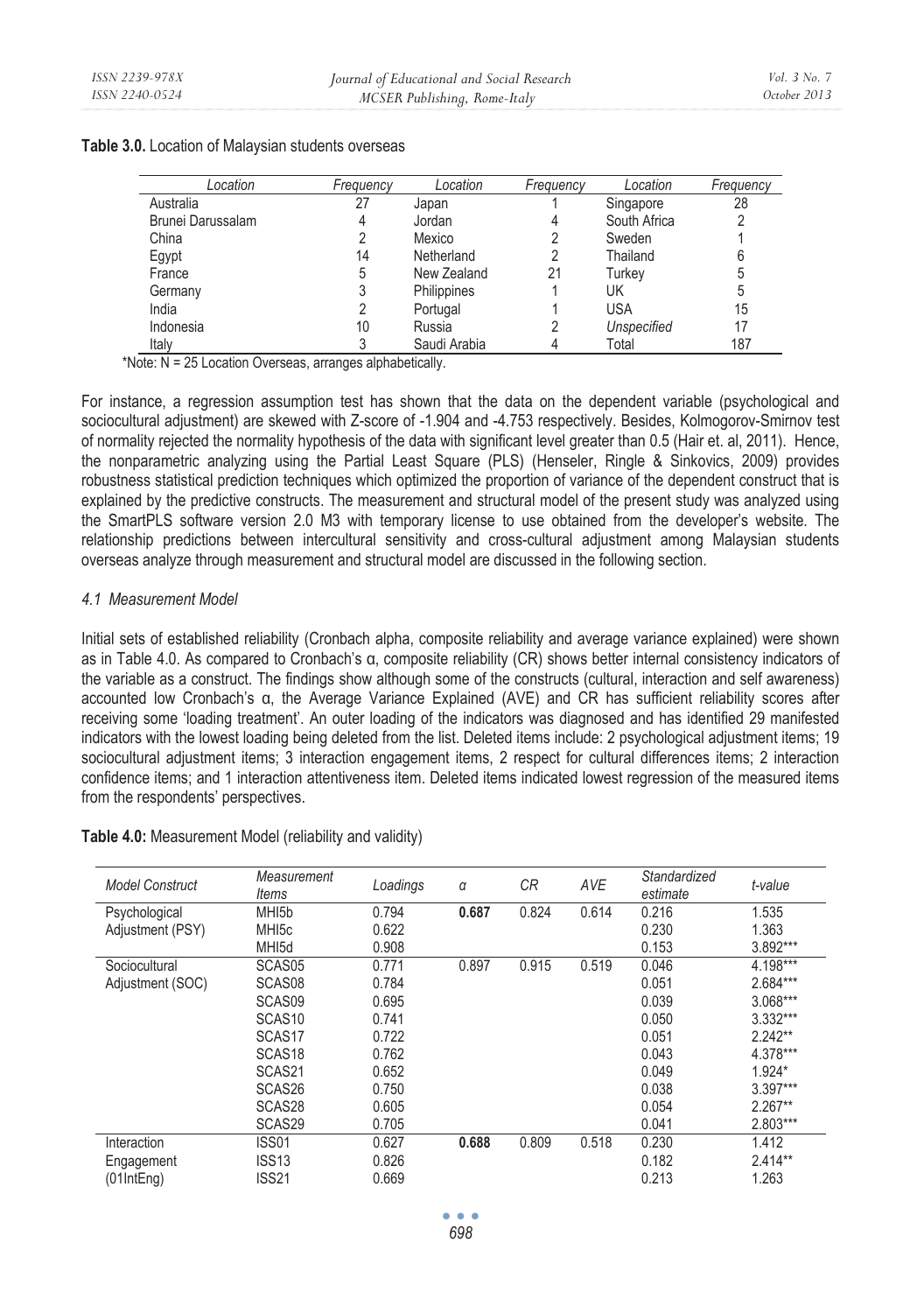| ISSN 2239-978X<br>ISSN 2240-0524 |                   | Journal of Educational and Social Research<br>MCSER Publishing, Rome-Italy |       |       |       |       | Vol. 3 No. 7<br>October 2013 |  |
|----------------------------------|-------------------|----------------------------------------------------------------------------|-------|-------|-------|-------|------------------------------|--|
|                                  | <b>ISS23</b>      | 0.741                                                                      |       |       |       | 0.168 | $2.023**$                    |  |
| Respect<br>Cultural<br>for       | <b>ISS02</b>      | 0.776                                                                      | 0.679 | 0.802 | 0.504 | 0.243 | 1.607                        |  |
| Differences                      | ISS07             | 0.721                                                                      |       |       |       | 0.207 | 1.139                        |  |
| (02RspCultDiff)                  | <b>ISS08</b>      | 0.720                                                                      |       |       |       | 0.261 | 1.760*                       |  |
|                                  | <b>ISS20</b>      | 0.612                                                                      |       |       |       | 0.282 | 1.134                        |  |
| Interaction Confidence           | <b>ISS10</b>      | 0.756                                                                      | 0.576 | 0.777 | 0.538 | 0.237 | $2.179**$                    |  |
| (03IntConf)                      | <b>ISS05</b>      | 0.785                                                                      |       |       |       | 0.234 | 1.457                        |  |
|                                  | ISS <sub>06</sub> | 0.652                                                                      |       |       |       | 0.286 | $1.724*$                     |  |
| Enjoyment<br>Interaction         | <b>ISS09</b>      | 0.783                                                                      | 0.803 | 0.879 | 0.709 | 0.178 | 1.495                        |  |
| (04 <sub>IntEniv</sub> )         | <b>ISS12</b>      | 0.867                                                                      |       |       |       | 0.130 | 3.087***                     |  |
|                                  | <b>ISS15</b>      | 0.872                                                                      |       |       |       | 0.191 | $2.650***$                   |  |
| Interaction<br>Attentiveness     | <b>ISS14</b>      | 0.372                                                                      | 0.527 | 0.213 | 0.519 | 0.518 | 0.230                        |  |
| (05 <sub>Int</sub> Attn)         | ISS <sub>17</sub> | 0.994                                                                      |       |       |       | 0.450 | 2.332**                      |  |

\*note: t-value >1.645\* (p<0.1); t-value >1.960\*\* (p<0.05); t-value > 2.576\*\*\* (p<0.01)

Additionally, the data have shown an acceptable convergent validity, checked through cross-loading procedures (see Table 5.0). A Fornell-Larcker criterion also has been performed to examine the discriminant validity of the constructs. A correlation matrix of the latent constructs' and their  $\sqrt{AVE}$  scores (bold in the diagonal) provide a verification to support discriminant validity assumption as shown in the Table 6.0. Hence, with an acceptable range of reliability and validity of the measurement model, the structural model examination was preceded.

**Table 5.0.** Convergent Validity (Cross-loading)

|                    | PSY      | <b>SOC</b> | 01IntEng | 02RspCultDiff | 03IntConf | 04IntEnjy | 05IntAttn |
|--------------------|----------|------------|----------|---------------|-----------|-----------|-----------|
| MHI <sub>5</sub> b | 0.794    | 0.018      | $-0.026$ | 0.110         | $-0.008$  | 0.046     | $-0.088$  |
| MHI <sub>5c</sub>  | 0.622    | $-0.047$   | 0.044    | 0.101         | 0.041     | $-0.076$  | 0.020     |
| MHI <sub>5d</sub>  | 0.908    | $-0.068$   | $-0.038$ | 0.102         | 0.079     | $-0.061$  | $-0.131$  |
| SCAS05             | 0.004    | 0.771      | $-0.158$ | $-0.082$      | $-0.120$  | $-0.161$  | 0.091     |
| SCAS08             | $-0.004$ | 0.784      | $-0.165$ | $-0.133$      | $-0.213$  | $-0.098$  | $-0.008$  |
| SCAS09             | $-0.055$ | 0.695      | $-0.113$ | $-0.077$      | $-0.071$  | $-0.103$  | 0.050     |
| SCAS <sub>10</sub> | $-0.001$ | 0.741      | $-0.109$ | $-0.041$      | $-0.098$  | $-0.109$  | 0.120     |
| SCAS <sub>17</sub> | $-0.021$ | 0.722      | $-0.004$ | $-0.001$      | $-0.038$  | $-0.125$  | 0.106     |
| SCAS <sub>18</sub> | $-0.041$ | 0.762      | $-0.182$ | $-0.055$      | $-0.172$  | $-0.179$  | 0.036     |
| SCAS21             | $-0.011$ | 0.652      | $-0.029$ | $-0.038$      | $-0.075$  | $-0.077$  | 0.073     |
| SCAS26             | $-0.079$ | 0.750      | $-0.092$ | $-0.034$      | $-0.161$  | $-0.089$  | 0.046     |
| SCAS28             | $-0.155$ | 0.605      | $-0.106$ | $-0.082$      | $-0.132$  | $-0.143$  | 0.007     |
| SCAS29             | $-0.026$ | 0.705      | $-0.136$ | $-0.058$      | $-0.101$  | $-0.095$  | 0.015     |
| <b>ISS01</b>       | $-0.024$ | $-0.107$   | 0.627    | 0.368         | 0.286     | 0.298     | 0.330     |
| ISS <sub>13</sub>  | 0.007    | $-0.149$   | 0.826    | 0.373         | 0.405     | 0.429     | 0.349     |
| <b>ISS21</b>       | $-0.013$ | $-0.089$   | 0.669    | 0.329         | 0.359     | 0.449     | 0.335     |
| ISS <sub>23</sub>  | $-0.027$ | $-0.111$   | 0.741    | 0.451         | 0.338     | 0.343     | 0.362     |
| <b>ISS02</b>       | 0.098    | $-0.062$   | 0.290    | 0.776         | 0.222     | 0.508     | 0.302     |
| <b>ISS07</b>       | 0.051    | $-0.049$   | 0.427    | 0.721         | 0.266     | 0.518     | 0.317     |
| ISS08              | 0.113    | $-0.075$   | 0.538    | 0.720         | 0.290     | 0.240     | 0.378     |
| <b>ISS20</b>       | 0.082    | $-0.047$   | 0.202    | 0.612         | 0.117     | 0.258     | 0.087     |
| <b>ISS05</b>       | 0.042    | $-0.141$   | 0.271    | 0.162         | 0.785     | 0.259     | 0.260     |
| <b>ISS06</b>       | 0.012    | $-0.099$   | 0.378    | 0.209         | 0.652     | 0.376     | 0.189     |
| <b>ISS10</b>       | 0.064    | $-0.127$   | 0.435    | 0.336         | 0.756     | 0.382     | 0.205     |
| ISS09              | 0.020    | $-0.104$   | 0.421    | 0.521         | 0.387     | 0.783     | 0.252     |
| ISS <sub>12</sub>  | $-0.027$ | $-0.142$   | 0.520    | 0.441         | 0.370     | 0.867     | 0.404     |
| <b>ISS15</b>       | $-0.078$ | $-0.167$   | 0.398    | 0.389         | 0.389     | 0.872     | 0.374     |
| ISS <sub>14</sub>  | $-0.023$ | $-0.053$   | 0.515    | 0.207         | 0.229     | 0.228     | 0.372     |
| ISS <sub>17</sub>  | $-0.099$ | 0.067      | 0.510    | 0.399         | 0.312     | 0.425     | 0.994     |

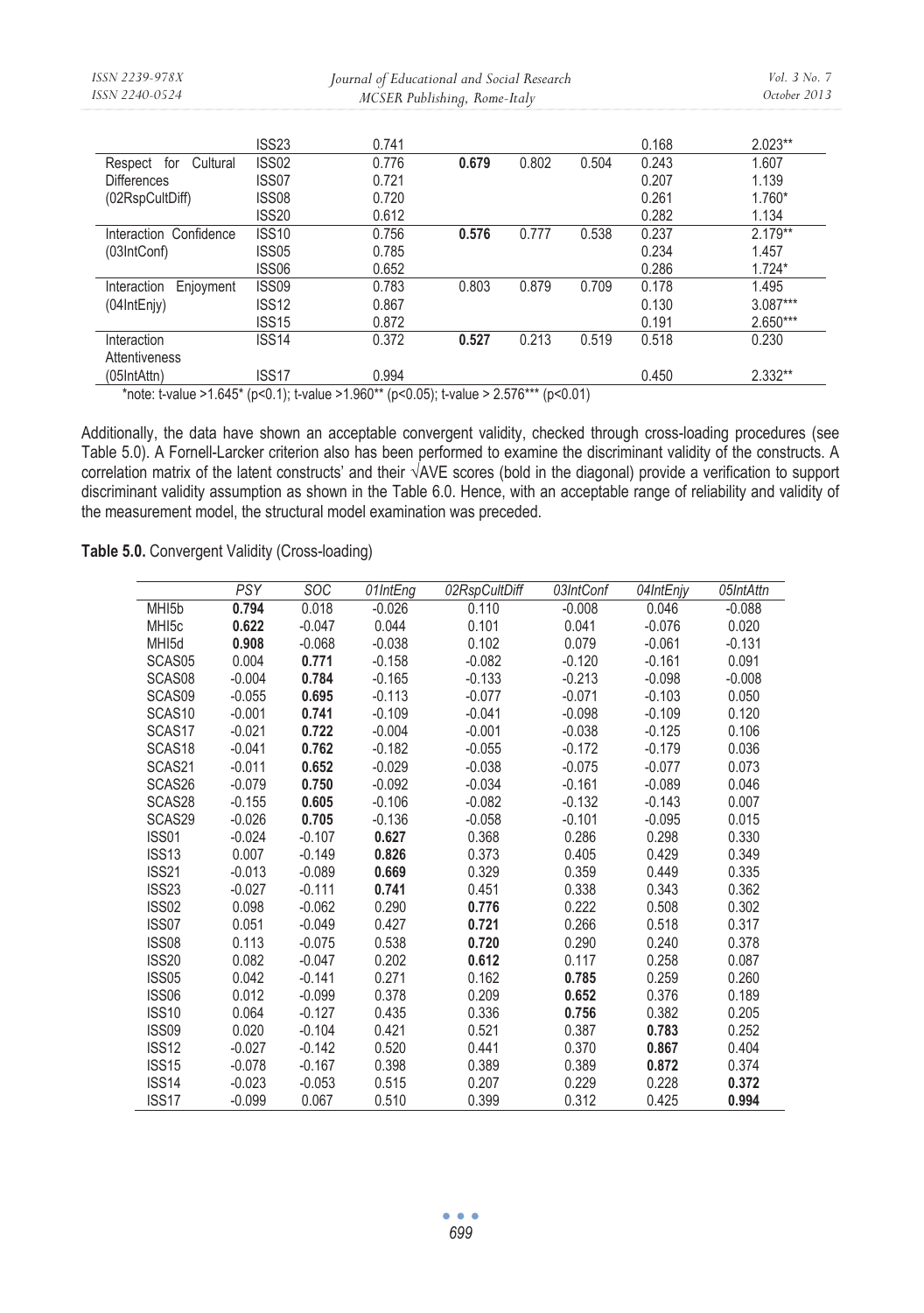| <b>Dimensions</b> | 01IntEng | 02RspCultDiff | 03IntConf | 04IntEnjy | 05IntAttn | PSY      | <b>SOC</b> |
|-------------------|----------|---------------|-----------|-----------|-----------|----------|------------|
| 01IntEng          | 0.720    |               |           |           |           |          |            |
| 02RspCultDiff     | 0.526    | 0.710         |           |           |           |          |            |
| 03IntConf         | 0.483    | 0.320         | 0.733     |           |           |          |            |
| 04IntEnjy         | 0.523    | 0.514         | 0.450     | 0.842     |           |          |            |
| 05IntAttn         | 0.475    | 0.394         | 0.300     | 0.419     | 0.751     |          |            |
| PSY               | $-0.018$ | 0.129         | 0.057     | $-0.045$  | $-0.101$  | 0.784    |            |
| <b>SOC</b>        | $-0.162$ | $-0.085$      | $-0.169$  | $-0.170$  | 0.077     | $-0.050$ | 0.721      |

|  |  |  | Table 6.0. Divergent Validity (Fornell-Larcker criterion) |  |
|--|--|--|-----------------------------------------------------------|--|
|--|--|--|-----------------------------------------------------------|--|

### *4.2 Structural Model*

Shown in Table 7.0, only 2 latent dependent variables showed statistically significant predicts sociocultural adjustment among Malaysian students abroad. First, respect for cultural differences was found to have high statistical significance predict psychological adjustment (02RspCultDiffPSY: *ȕ =* 0.112, *t*0.05 = 2.242) among Malaysian students while living and studying abroad. Thus, sufficient empirical evidence to support Hypothesis 2a that is "*Respect for Cultural Differences is positively associated with psychological adjustment among Malaysian students abroad".* Second, interaction enjoyment is also found to have statistical significance predicts sociocultural adjustment among Malaysian students' (04IntEnjy SOC:  $\beta$  = 0.090,  $t_{0.10}$  = 1.646) while living and studying abroad. Thus, sufficient empirical evidence to support Hypothesis 2b that is *"Interaction Enjoyment is positively associated with sociocultural adjustment among Malaysian students abroad"*. However, the structural coefficient also suggested interaction engagement (01IntEng PSY:  $\beta$  = 0.135) appeared as the best predictor of psychological adjustment, followed by interaction attentiveness (05IntrAttn PSY:  $\beta$  = 0.133), interaction enjoyment (04IntEnjy PSY:  $\beta$  = 0.121), interaction confidence (03IntConf PSY:  $\beta$  $= 0.116$ ) and respect for cultural differences (02RspCultDiff PSY: β = 0.112). On the other hand, the structural coefficient suggests interaction attentiveness (05IntAttn SOC:  $\beta$  = 0.178) best predictor of sociocultural adjustment, followed by interaction engagement (01IntEng SOC:  $\beta$  = 0.112), interaction confidence (03IntConf SOC:  $\beta$  = 0.099), respect for cultural differences (02RspCultDiff SOC:  $\beta$  = 0.095) and interaction enjoyment (04IntEnjy SOC:  $\beta$  = 0.090). Overall, the latent dependent variables (interaction engagement, respect for cultural differences, interaction confidence, interaction enjoyment and interaction attentiveness) have explained 6% of variance (R<sup>2</sup>) on the latent independent variables (psychological adjustment). On the other hand, the latent dependent variables (interaction engagement, respect for cultural differences, interaction confidence, interaction enjoyment and interaction attentiveness) have explained 9% of

**Table 7.0:** Structural Model (relationship prediction)

discussed in the following section.

| Relationship      | Coefficient | t-value   | Significant     |
|-------------------|-------------|-----------|-----------------|
| 01IntEng PSY      | 0.135       | 0.493     | Not significant |
| 01IntEng SOC      | 0.112       | 1.377     | Not significant |
| 02RspCultDiff PSY | 0.112       | $2.242**$ | Significant     |
| 02RspCultDiff SOC | 0.095       | 0.112     | Not significant |
| 03IntConf PSY     | 0.116       | 0.956     | Not significant |
| 03IntConf SOC     | 0.099       | 1.039     | Not significant |
| 04IntEnjy PSY     | 0.121       | 1.048     | Not significant |
| 04IntEnjy SOC     | 0.090       | $1.646*$  | Significant     |
| 05IntAttn PSY     | 0.133       | 1.117     | Not significant |
| 05IntAttn SOC     | 0.178       | 1.342     | Not significant |

variance (R²) on the latent independent variables (sociocultural adjustment). The implication of the result will be

\*note: t-value >1.645\* (p<0.1); t-value >1.960\*\* (p<0.05); t-value >2.576\*\*\* (p<0.01), 500 samples bootstrapping

#### **5. Discussions**

The aim of the present study is to predict facilitation of intercultural sensitivity towards Malaysian students' cross-cultural adjustment abroad. The results have shown that only one intercultural sensitivity dimension (respect for cultural differences) was found positively predict psychological adjustment among Malaysian students abroad. Additionally,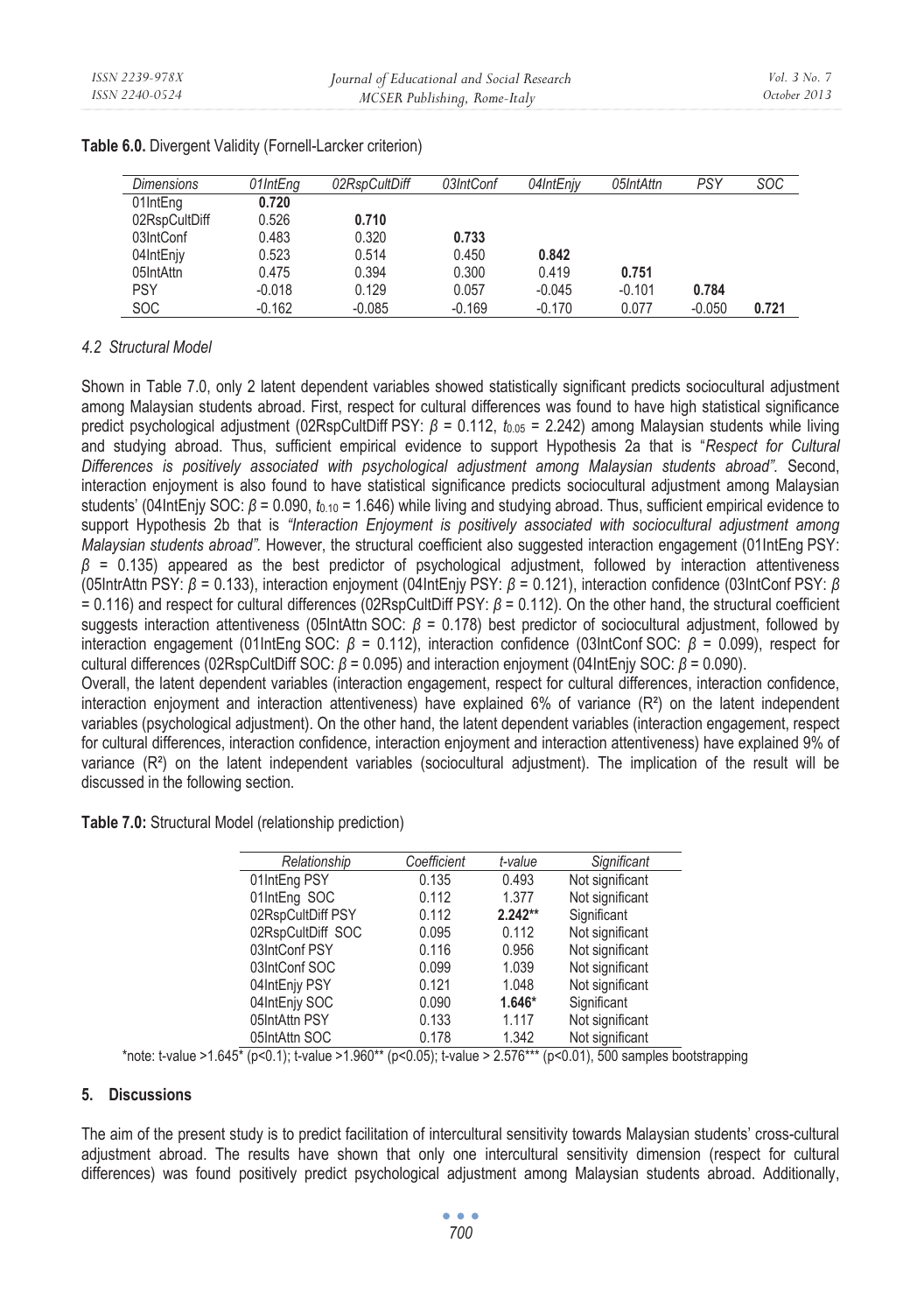intercultural sensitivity dimension of interaction enjoyment are clearly appeared as the only intercultural sensitivity dimension that positively predict sociocultural adjustment among Malaysian students abroad. The result found in the present study indicates Malaysian students' shows high value of respect on the cultural differences. Besides, there are enjoying to the different cultural environment while studying and living abroad. The multiracial society of Malaysia proves had established some magnitude of intercultural respect and sensitivity among Malaysian students. Unfortunately, insignificant result provides weak statistical support to predict intercultural sensitivity dimensions towards cross-cultural adjustment among Malaysian students abroad. However, the insignificant result indicates the students are adjusted to the different cultural setting and probably have not felt direct effect of the intercultural sensitivity dimensions on their cross-cultural adjustment.

The present study gives support to the studies (see, Rasmussen et. al., 2005; Shaftel, Shaftel & Ahluwalia, 2007) where cultural exposure, knowledge, information and experiences build sufficient affective responses among Malaysian students when encounter cultural differences abroad. The results also show that Malaysian students have certain magnitude of intercultural competency (Matveev & Milter, 2004) that facilitates their cross-cultural adjustment internationally. This finding sustain studies by William (2005), and Chen and Starosta (1996, 2000) where intercultural sensitivity determine the ability of a person to identify the similarity and differences of cultural context and contact. An affective cultural ability helps a person to avoid cross-cultural difficulties and intercultural conflict as argued by scholars (Clausen, 2010; Dong et. al, 2008; Graf, 2004; Ones & Viswesvaran, 1999; Stahl, 2000; Yu and Chen, 2008). Furthermore, sensitive to cultural differences may lead an individual transformation from ethnocentrism into ethnos relativism (cultural competent) status (Bhawuk & Brislin, 1992; Greenholtz, 2000). Cultural knowledge is essential to create mutual benefits of intercultural relationship. Thus, acquiring enough culture knowledge and acknowledging individual cultural differences, the role of family, gender, age and seniority, religion, customs and belief in intercultural relationship are important especially in regards to the Asian culture. As mentioned by Hall (1959), high contacts of Asian culture incorporated personal values in interpersonal interactions and relations. Therefore, it is important to gain enough cultural knowledge to avoid being racist or ethnocentric in intercultural relationships.

Nevertheless, the finding of the present study provides further reliability and validity of the ISS in measuring intercultural sensitivity as postulated by Chen and Starosta (1996). Besides, showing respect especially towards the other from different personal and cultural background is vital to create a mutual interpersonal relationship. Thus, by having enough cultural knowledge and sensitivity of such differences could help to avoid imposing self-judgement, being racist and ethnocentric in intercultural relations. This quality is important to gain respect and trust when dealing with different cultural expectation, consideration and establishes good manners.

However, there are a few limitations of the present study which may offer opportunities for future studies to establish better prediction and measures of intercultural sensitivity and cross-cultural adjustment. First, the statistical insignificant result might shows the applicability of ISS in measures cross-cultural adjustment requires further psychometric investigation. The deletion procedures and low reliability scores as found in the present study indicate the need for further psychometric treatments. There are possibilities of social desirability problems that affect small effect on the intercultural sensitivity measures in cross-cultural adjustment prediction. Thus, future study may incorporate social desirability effect test, such as self-monitoring (Snyder, 1974: revised by Lennox & Wolfe, 1984) and the Marlowe-Crowne Social Desirability Scale (Crowne & Marlowe, 1960). Respondents' scores in social desirability scales reflect substantive individual cognitive differences and psychometric understanding on the measures.

The second limitation of the present study is the sampling frame. Chosen samples incorporated in the present study were purposively approached and randomly picked through email. Thus, the response-bias problem might affect the result of the present study. Eliminating response-bias is important to ensure the trustfulness of the survey result. Besides, future research can also incorporate a control experimental group (involves the participants within the same ethnic group) to look at the social desirability impact against the measure instrument, especially with regard to the intercultural interactions (Hammer, Bennett & Wiseman, 2003). Hence, further analysis is granted to check model fit analysis on the structural model as in the present study. Besides, similar investigated is granted to conduct using different set of sojourners (expatriates, immigrant, asylum seekers and tourists) in different country. Lastly, other methods of data collection especially a qualitative study such as interview, observation and participation may provide a significant impact to the intercultural investigation and support the findings of the present study. Utilization of different methods in data collections is granted to measure a consistency of the measure instruments (Portalla & Chen, 2010).

Particularly, this study helps to provide some insight into sojourners perception on intercultural relations while sojourning abroad. It was revealed that it is an essential for sojourners to develop some portion of intercultural sensitivity when they encounter intercultural differences. Cultural misconception is foreseen through the need to develop more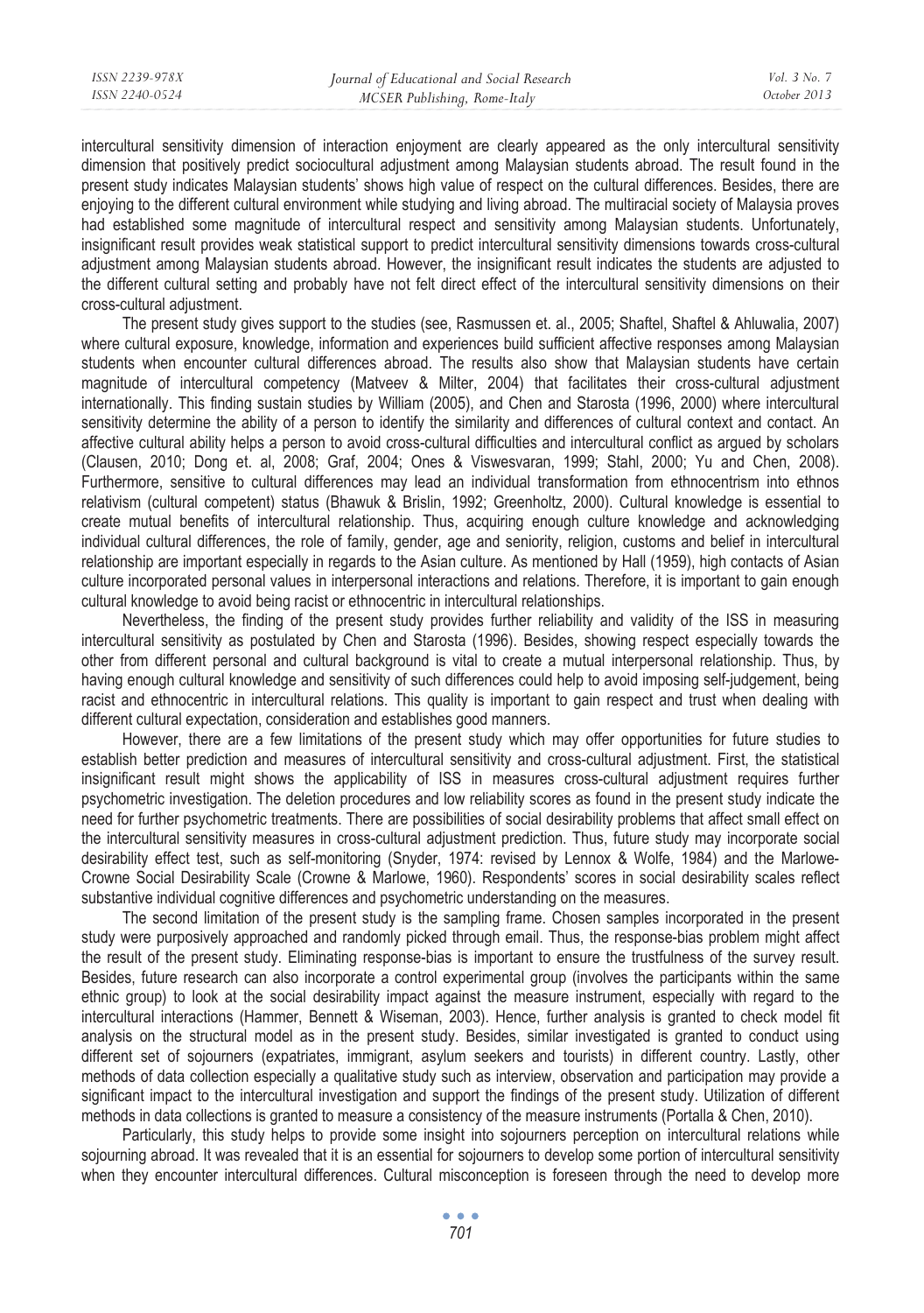structured on-location intercultural training program for sojourners and their families to overcome the cultural challenges (Caligiuri, 2000; Forster, 1997). The present study found that the inconsistencies effect of cultural understanding was due to the different cultural mindset between sojourners and host nationals. Therefore, it is important for both parties to be aware towards the individual cultural differences. Appropriate social learning is essential to eliminate any sign of ethnocentrism, stereotyping or racism. In addition, as contended by Bandura (1977) and Chen (2006), positive attitude and communication competence reduce cultural difficulties in order to ensure the effectiveness of the international assignment. In conclusion, it is important for sojourners to incorporate cultural perspectives in their knowledge and crosscultural adaptation strategies to accommodate effective adjustment abroad.

#### **References**

Adler, P. S. (1975). The Transitional Experience: An Alternative View of Culture Shock. *Journal of Humanistic Psychology, 15*(4), 13.

Bandura, A. (1977). Self-efficacy: Toward a unifying theory of behavioral change. *Psychological Review, 84*(2), 191-215.

- Berwick, D., Murphy, J., Goldman, P., Ware Jr, J., Barsky, A., & Weinstein, M. (1991). Performance of a five-item mental health screening test. *Medical Care, 29*(2), 169-176.
- Bjerregaard, T., Lauring, J., & Klitmoller, A. (2009). A critical analysis of intercultural communication research in cross-cultural management: Introducing newer developments in anthropology. *Critical Perspectives on International Business, 5*(3), 207-228.
- Bhaskar-Shrinivas, P., Harrison, D. A., Shaffer, M. A., & Luk, D. M. (2005). Input-based and Time-based Models of International Adjustment: Meta-analytic Evidence and Theoritical Extensions. *Academy of Management Journal, 48*(2), 257-281.
- Bhawuk, D. P. S., & Brislin, R. (1992). The measurement of intercultural sensitivity using the concepts of individualism and collectivism. *International Journal of Intercultural Relations, 16*(4), 413-436.
- Brein, M., & David, K. H. (1971). Intercultural communication and the adjustment of the Sojourner. *Psychological Bulletin, 76*(3), 215- 230.
- Buckley, P. J., Clegg, J., & Tan, H. (2006). Cultural awareness in knowledge transfer to China--The role of guanxi and mianzi. *Journal of World Business, 41*(3), 275-288.
- Caligiuri, P. M. (2000). The Big Five personality characteristics as predictors of expatriate's desire to terminate the assignment and supervisor-rated performance. *Personnel Psychology, 53*(1), 67-88.
- Chen, G.-M. (2006). Asian Communication Studies: What and Where to Now. *Review of Communication, 6*(4), 295 311.
- Chen, G., & Starosta, W. (1996). Intercultural communication competence: A synthesis. *Communication yearbook, 19*, 353-384.
- Chen, G., & Starosta, W. (2000). *The Development and Validation of the Intercultural Sensitivity Scale.* Paper presented at the Annual Meeting of the National Communication Association, Seattle, WA.
- Clausen, L. (2010). Moving beyond stereotypes in managing cultural difference: Communication in Danish-Japanese corporate relationships. *Scandinavian Journal of Management, 26*(1), 57-66. Colombijn, F. (2002). Explaining the Violent Solution in Indonesia. *The Brown Journal of World Affairs, 9*(1), 49-56.
- Colombijn, F. (2002). Explaining the Violent Solution in Indonesia. *The Brown Journal of World Affairs, 9*(1), 49-56.
- Crowne, K., Phatak, A., & Salunkhe, U. (2009). Does culture influence intelligence? A study of the influence of cultural context. *Emotions in Groups, Organizations and Cultures*, 275.
- Dong, Q., Day, K., & Collaco, C. (2008). Overcoming ethnocentrism through developing intercultural communication sensitivity and multiculturalism. *Human Communication, 11*(1), 27-38.
- Forster, N. (1997). 'The persistent myth of high expatriate failure rates': a reappraisal. *International Journal of Human Resource Management, 8*(4), 414-433.
- Friedman, P. A., Dyke, L. S., & Murphy, S. A. (2009). Expatriate adjustment from the inside out: An autoethnographic account. *International Journal of Human Resource Management, 20*(2), 252-268.
- Fritz, W., Mollenberg, A., & Chen, G. (2002). Measuring intercultural sensitivity in different cultural context. *Intercultural Communication Studies, 11*(2), 165-176.
- Global Relocation Trends Survey (GRTS) (2009), *2009 Survey Reports*, Brookfield Global Relocation Services and National Foreign Trade Council (NFTC) http://www.brookfieldgrs.com/insights\_ideas/grts/index.asp [retrieved on 23<sup>rd</sup> January 2010
- Global Relocation Trends Survey (GRTS) (2010), *2010 Survey Reports*, Brookfield Global Relocation Services and National Foreign Trade Council (NFTC) http://www.brookfieldgrs.com/insights\_ideas/grts/index.asp [retrieved on 13<sup>th</sup> January 2011]
- Graf, A. (2004). Assessing intercultural training designs. *Journal of European Industrial Training, 28*(2), 199-214.
- Greenholtz, J. F. (2005). Does intercultural sensitivity cross cultures? Validity issues in porting instruments across languages and cultures. *International Journal of Intercultural Relations, 29*(1), 73-89.
- Gudykunst, W. B., & Nishida, T. (2001). Anxiety, uncertainty, and perceived effectiveness of communication across relationships and cultures. *International Journal of Intercultural Relations, 25*(1), 55-71.
- Hall, E. T. (1959). *The Silent Language*. New York: Anchor Press.
- Hair, J., Black, W., Babin, B., Anderson, R., & Tatham, R. (2006). Multivariate Data Analysis (2006): Upper Saddle River, NJ: Prentice Hall.
- Hammer, M., Bennett, M., & Wiseman, R. (2003). Measuring intercultural sensitivity: The intercultural development inventory. *International Journal of Intercultural Relations, 27*(4), 421-443.